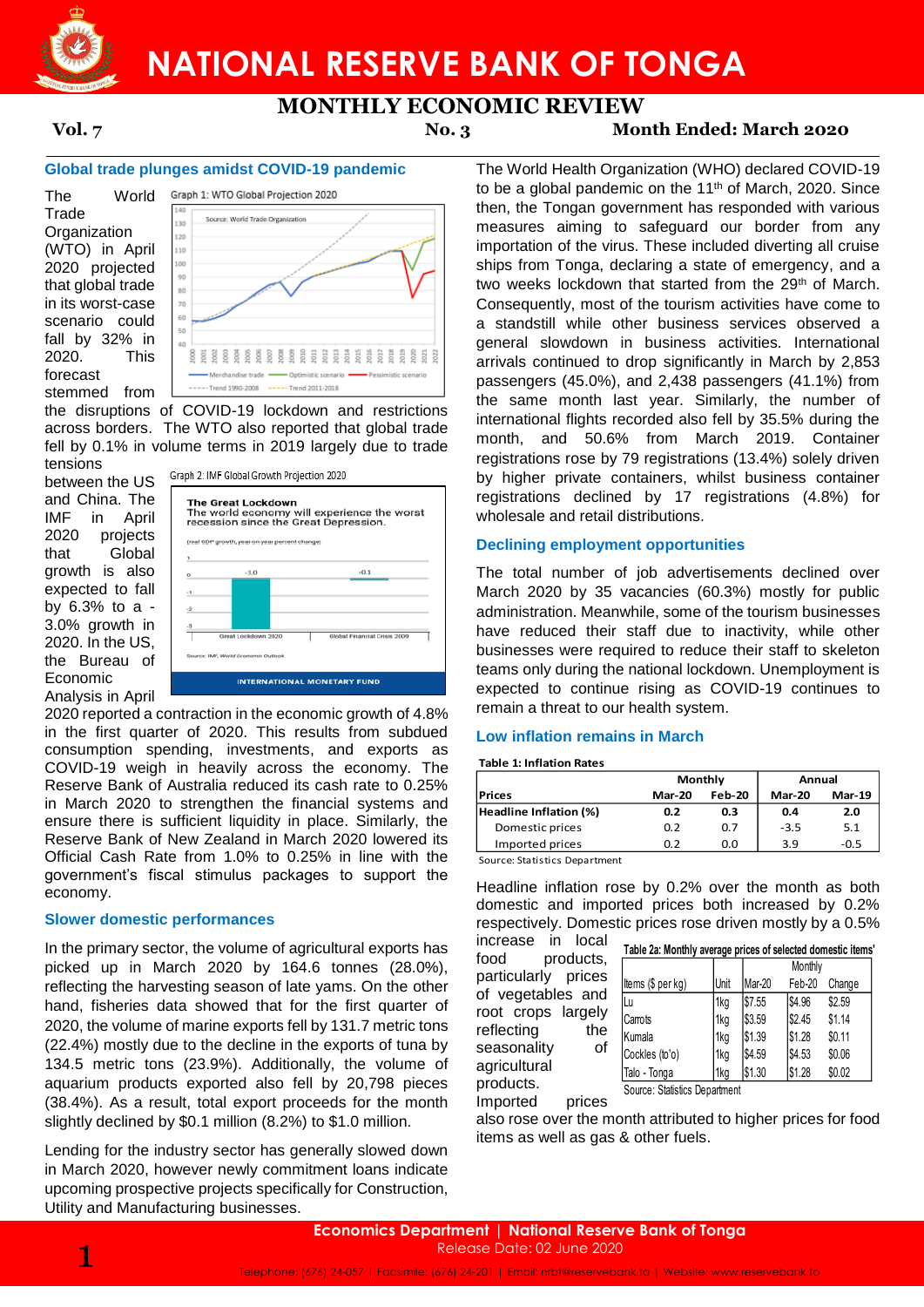

# **NATIONAL RESERVE BANK OF TONGA**

**MONTHLY ECONOMIC REVIEW**

**Vol. 7 No. 3 Month Ended: March 2020**

Annual inflation for March 2020 was at 0.4%, lower than the 0.8% in February 2020 and 2.0% in March 2019. Imported prices increased over the year to March 2020 resulting from

|                   |             |         |          | Annual      |  |  |
|-------------------|-------------|---------|----------|-------------|--|--|
| Items (\$ per kg) | <b>Unit</b> | Mar-20  | Mar-19   | Change      |  |  |
| <b>Domestic</b>   |             |         |          |             |  |  |
| Kava              | 1kg         | \$70.00 | \$135.00 | $-$ \$65.00 |  |  |
| Octopus           | 1ka         | \$17.14 | \$21.03  | $-$ \$389   |  |  |
| Yams - early      | 1kg         | \$3.74  | \$5.06   | $-$1.32$    |  |  |
| <b>Imported</b>   |             |         |          |             |  |  |
| Mutton flaps      | 1kg         | \$16.95 | \$1541   | \$1.54      |  |  |
| Chicken pieces    | 1kg         | \$3.18  | \$2.63   | \$0.55      |  |  |
| Apples            | 1kg         | \$5.57  | \$5.25   | \$0.32      |  |  |

higher food prices (6.5%), transportation (4.0%), and alcoholic beverages (2.3%). Imported food prices were higher for mutton flaps, chicken pieces, and apples. Meanwhile, domestic prices fell by 3.5% over the year to March 2020, partially offsetting the rise in imported prices. This owes mostly to lower prices of kava Tonga (-41.4%) and local food products (-8.8%).

#### **Effective exchange rates rise**

#### **Table 3: Effective Exchange Rates**

|                                        | <b>Monthly</b> |               |          | Annual        |          |
|----------------------------------------|----------------|---------------|----------|---------------|----------|
|                                        | <b>Mar-20</b>  | <b>Feb-20</b> | % Growth | <b>Mar-19</b> | % Growth |
| Nominal Effective Exchange Rate Index  | 94.9           | 93.2          | 1.8      | 91.2          | 4.0      |
| Real Effective Exchange Rate Index     | 110.8          | 108.5         | 2.0      | 108.1         | 2.5      |
| Source: National Reserve Bank of Tonga |                |               |          |               |          |

The AUD, NZD, FJD, & GBP depreciated against the TOP in March 2020. Hence, both the Nominal Effective Exchange Rate (NEER) and Real Effective Exchange Rate (REER) index increased over the month. The NEER and REER also rose over the year which may imply a Source: Banking Systems

| Table 4: Bilateral Exchange Rates |               |         |         |  |  |  |  |
|-----------------------------------|---------------|---------|---------|--|--|--|--|
|                                   | <b>Mar-20</b> | Feb-20  | Mar-19  |  |  |  |  |
| USD/TOP                           | 0.4262        | 0.4319  | 0.4425  |  |  |  |  |
| AUD/TOP                           | 0.6838        | 0.6453  | 0.6231  |  |  |  |  |
| NZD/TOP                           | 0.7036        | 0.6735  | 0.6467  |  |  |  |  |
| FJD/TOP                           | 0.9108        | 0.8972  | 0.8995  |  |  |  |  |
| JPY/TOP                           | 45.7499       | 47.4170 | 49.0882 |  |  |  |  |
| GBP/TOP                           | 0.3436        | 0.3318  | 0.3349  |  |  |  |  |
| EUR/TOP                           | 0.3843        | 0.3949  | 0.3908  |  |  |  |  |
| CNY/TOP                           | 2.7727        | 2.8096  | 2.8787  |  |  |  |  |

loss in Tonga's international trade competitiveness.

#### **Lower foreign reserves**

| <b>Table 5: Foreign Reserves</b>    |               |               |          |               |          |
|-------------------------------------|---------------|---------------|----------|---------------|----------|
|                                     |               | Monthly       |          |               | Annual   |
|                                     | <b>Mar-20</b> | <b>Feb-20</b> | % Growth | <b>Mar-19</b> | % Growth |
| [Foreign Reserves (\$ in million)   | 457.5         | 479.8         | $-4.7$   | 465.0         | $-1.6$   |
| Import Coverage (months)            | 6.8           | 7.1           |          | 7.8           |          |
| Source: National Reserve Bank Tonga |               |               |          |               |          |

Source: National Reserve Bank Tonga

The official foreign reserves significantly declined over the month by \$22.4 million to \$457.5 million, equivalent to 6.8 months of imports. This was attributed to outflows for import payments and repayments of external debt. The annual decline by \$7.5 million was largely due to higher payments for offshore investments, loan repayments, and imports of goods and services.

| Table 6: Overseas Exchange Transactions |
|-----------------------------------------|
| Aussissa Fuskanan Turnandisus           |

| <b>Overseas Exchange Transactions</b> |               |               |          |               |               |          |  |
|---------------------------------------|---------------|---------------|----------|---------------|---------------|----------|--|
|                                       | Monthly       |               |          |               |               |          |  |
|                                       | <b>Mar-20</b> | <b>Feb-20</b> | % Growth | <b>Mar-20</b> | <b>Mar-19</b> | % Growth |  |
| <b>Overall Balance</b>                | $-22.4$       | $-3.0$        | $-637.4$ | $-7.5$        | 17.3          | $-143.4$ |  |
| <b>Current Account</b>                | $-2.1$        | 4.1           | $-151.5$ | 7.0           | $-8.6$        | 180.9    |  |
| Merchandise Trade                     | $-32.4$       | $-30.1$       | $-7.7$   | $-404.0$      | $-422.7$      | 4.4      |  |
| Services                              | 6.7           | 4.4           | 52.2     | 39.9          | 16.5          | 142.5    |  |
| Income                                | $-5.6$        | 1.5           | $-468.2$ | $-3.3$        | 8.3           | $-140.1$ |  |
| Transfers                             | 29.3          | 28.3          | 3.3      | 374.3         | 389.3         | $-3.9$   |  |
| <b>Capital Account</b>                | 2.1           | 1.6           | 29.5     | 31.5          | 34.5          | -8.9     |  |
| <b>Financial Account</b>              | $-22.4$       | $-8.7$        | $-156.0$ | $-46.0$       | $-8.6$        | $-434.5$ |  |

Source: Banking Systems

payments on government loans. These outweighed a rise in current account receipts for travel receipts and private transfers. The rise in travel receipts were mostly credit card transactions. The financial account deficit also widened due to higher interbank payments. Nonetheless, the capital account surplus rose during the month due to a rise in capital receipts. In the year to March 2020, the overall OET balance

The overall Overseas Exchange Transactions (OET) deficit widened in March 2020 due to higher payments from the current and financial accounts. Payments from the current account rose by \$8.9 million mainly on imports and interest

recorded a \$7.5 million deficit compared to a \$17.3 million surplus in the same month of the previous year. The capital and financial accounts both declined annually due to lower private capital transfer receipts and higher payments for offshore investment. The current account deficit improved throughout the year owing to lower payments for imports and services whilst travel receipts and private transfer receipts increased.

#### **Broad money expanded**

| Table 7: Broad Money |          |          |               |          |  |  |  |
|----------------------|----------|----------|---------------|----------|--|--|--|
|                      |          | Annual   |               |          |  |  |  |
| <b>Mar-20</b>        | $Feh-20$ | % Growth | <b>Mar-19</b> | % Growth |  |  |  |
| 596.4                | 590.1    | 1.1      | 583.5         | 2.2      |  |  |  |
| 485.3                | 494.9    | $-2.0$   | 482.0         | 0.7      |  |  |  |
| 111.7                | 95.7     | 16.6     | 101.9         | 9.6      |  |  |  |
|                      |          |          | Monthly       |          |  |  |  |

Source: Banking System, National Reserve Bank of Tonga

Broad money increased by \$6.2 million (1.1%) in March 2020, due mainly to higher net credit to government, which offset the decrease in net foreign assets as foreign reserves declined. Similarly, annual movements show that broad money increased by \$12.9 million (2.2%) as a result of higher net domestic assets mainly on increased net credit to government and credit to private sectors. This was also supported by the rise in net foreign assets from the other foreign assets and lower foreign liabilities. Table 7: Broad Strong Have a time in the competition in Fig. C GBP Table 2: Broad money (Sin million) 566.4 350.1<br>
Table 2: Broad money (Sin million) 566.4 350.1<br>
New Exchange Nazone a starse and the second of the Exchan

#### **Liquidity declined in March**

| Table 8: Reserve money                                    |  |  |  |               |          |  |  |
|-----------------------------------------------------------|--|--|--|---------------|----------|--|--|
| <b>Annual</b><br>Monthly                                  |  |  |  |               |          |  |  |
| Feb-20 % Growth<br><b>Mar-20</b>                          |  |  |  | <b>Mar-19</b> | % Growth |  |  |
| Reserve money (\$ in million)<br>292.6<br>297.9<br>$-1.8$ |  |  |  | 305.4         | $-4.2$   |  |  |
| Source: Banking System, National Reserve Bank of Tonga    |  |  |  |               |          |  |  |

Liquidity in the banking system fell over the month and the year to March 2020 by \$5.3 million (1.8%) and \$12.8 million (4.2%) respectively to \$292.6 million. These were mostly driven by the decline in the exchange settlement accounts mainly on higher withdrawals to cater to government loan repayment and payments for oil and other imports during the month. The required reserves also fell and coincided with the monthly decline.

### **Stagnant credit growth**

The banks' total lending remained at 499.7 million in March as lower business loans offset the slight rise in individual loans.